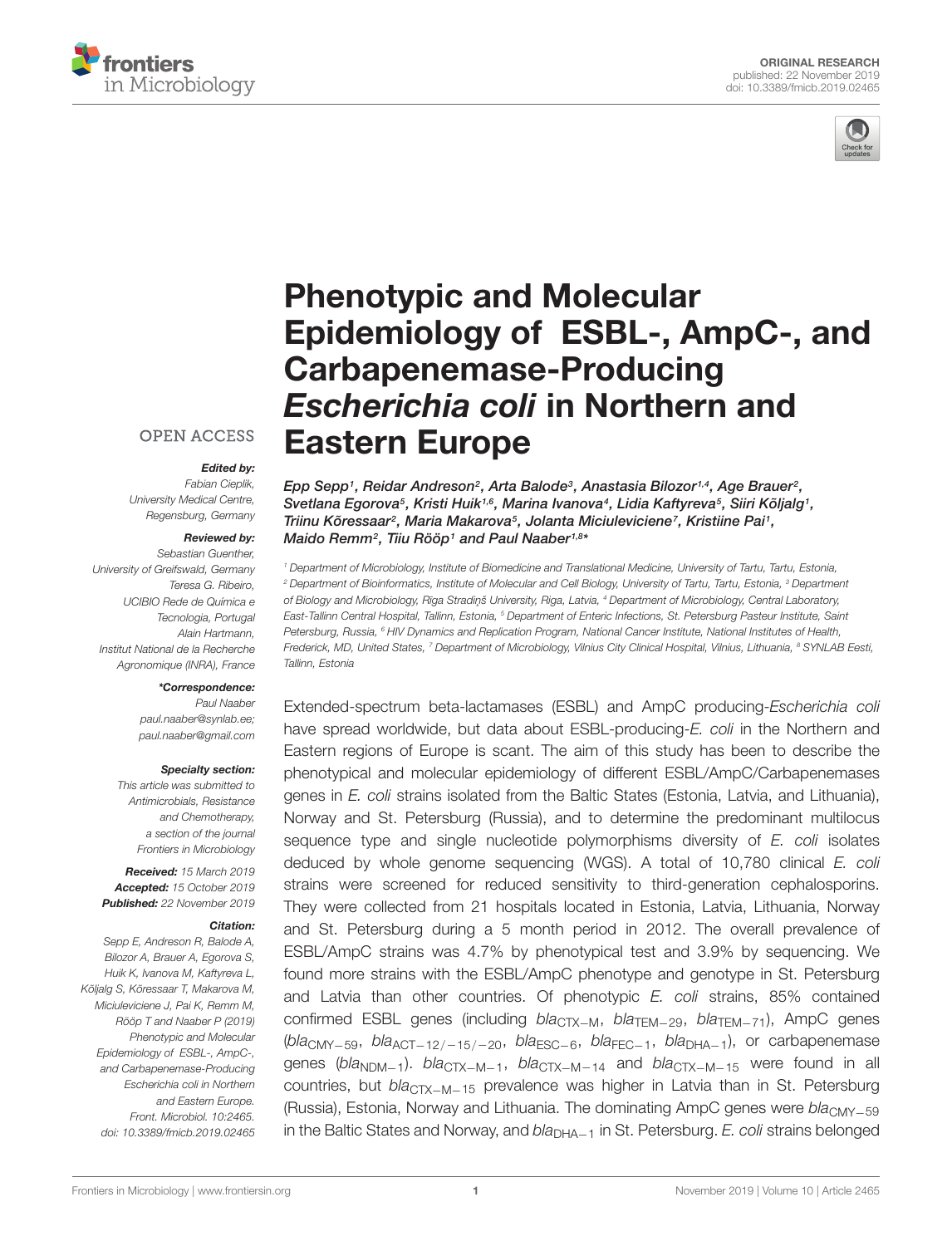to 83 different sequence types, of which the most prevalent was ST131 (40%). In conclusion, we generally found low ESBL/AmpC/Carbapenemase prevalence in E. coli strains isolated in Northern/Eastern Europe. However, several inter-country differences in distribution of particular genes and multilocus sequence types were found.

Keywords: Escherichia coli, whole genome sequencing, multilocus sequence typing, ESBL/AmpC/Carbapenemase genes epidemiology, Northern and Eastern Europe

# INTRODUCTION

Antimicrobial resistance is an emerging problem worldwide. Each year, 33,000 people die from an infection due to bacterial resistance to antibiotics in Europe. The burden of infections with bacterial resistance to antibiotics on the European population is comparable to that of influenza, tuberculosis and HIV/AIDS combined [\(Cassini et al.,](#page-7-0) [2019\)](#page-7-0). It has been estimated that by 2050, 10 million lives a year and a cumulative 100 trillion USD economic output are at risk worldwide due to the rise of drug resistant infections if we do not find proactive solutions to slow down drug resistance [\(O'Neill,](#page-8-0) [2016\)](#page-8-0).

Resistance of Gram-positive bacteria is generally stable or even decreasing in Europe, whereas resistance to Gram-negative bacteria (such as Enterobacterales) has an increasing trend in several European countries [\(EARS-Net,](#page-8-1) [2018\)](#page-8-1).

One of the important resistance mechanisms of Enterobacterales, including Escherichia coli, is the production extended-spectrum beta-lactamases (ESBLs), AmpC cephalosporinases and carbapenemases. ESBLs include mostly CTX-M, SHV, and TEM enzymes; AmpCs CMY, ACT, and DHA; and carbapenemases KPC, NDM, OXA-48 [\(Bush and Jacoby,](#page-7-1) [2010;](#page-7-1) [Bush,](#page-7-2) [2018\)](#page-7-2).

Prevalence of these beta-lactamases has been increasing all over the world, including European countries [\(Bevan et al.,](#page-7-3) [2017\)](#page-7-3). Data from the European Antimicrobial Resistance Surveillance Network shows that E. coli resistance to thirdgeneration cephalosporins is lower in Northern and higher in the Southern and Eastern Europe [\(EARS-Net,](#page-8-1) [2018\)](#page-8-1). The proportion of invasive E. coli isolates resistant to thirdgeneration cephalosporins by EARS-Net 2017 report was 5.9% in Norway, 8.8% in Estonia, 16.8% in Lithuania, and 22% in Latvia [\(EARS-Net,](#page-8-1) [2018\)](#page-8-1). Comparable data for Russia is absent. Data from WHO CAESAR 2016 report includes a limited number of strains from Western part of Russia and shows high proportion of invasive E. coli isolates resistant to thirdgeneration cephalosporins (66%; [World Health Organisation,](#page-9-0) [2016\)](#page-9-0). However, genes responsible for resistance to the thirdgeneration cephalosporins are not well described in this region [\(Edelstein et al.,](#page-8-2) [2003;](#page-8-2) [Naseer et al.,](#page-8-3) [2009;](#page-8-3) [Dumpis et al.,](#page-8-4) [2010;](#page-8-4) [Seputiene et al.,](#page-9-1) [2010;](#page-9-1) [Bevan et al.,](#page-7-3) [2017\)](#page-7-3).

The aim of this study has been to describe the prevalence and molecular mechanisms of resistance to third-generation cephalosporins in E. coli strains isolated from Estonia, Latvia, Lithuania, Norway, and St. Petersburg (Russia), and to determine the predominant multilocus sequence type and single nucleotide polymorphisms diversity of E. coli isolates deduced by whole genome sequencing (WGS).

# MATERIALS AND METHODS

# Strain Collection

During a 5 month period in 2012, E. coli clinical isolates from 21 hospitals located in Estonia ( $n = 5$ ), Latvia ( $n = 4$ ), Lithuania  $(n = 3)$ , Norway  $(n = 1)$ , and St. Petersburg (Russia)  $(n = 8)$ were screened for reduced susceptibility to the third-generation of cephalosporins. Briefly, all clinically relevant materials (such as blood, pus, urine, and respiratory tract samples) taken in case of infection from any kind of patients (all ages, outpatients or hospitalized in any department) and sent to microbiology laboratories for culture were included in the study. Surveillance, environmental and clinically irrelevant samples were excluded. All non-duplicate E. coli isolates interpreted as a probable cause of infection were included to the study (excluding clinically irrelevant cases, such as probable colonization or contamination from indigenous microbiota), and tested for third-generation cephalosporins (at least for ceftazidime and ceftriaxone and/or cefotaxime). Duplicates were defined as the same species isolated from the same patients during the study period and showing the same resistance pattern. Thus, the first isolate from a patient was always included. In case of similar isolates that were found from different materials taken at the same time, invasive isolate was preferred (for example, an isolate from blood was collected instead of sputum). Written instructions for sampling and laboratory procedures, and laboratory materials (ESBL/AmpC, confirmations kits, quality control strains, and if needed antibiotic disc) were distributed to all participants. Beforehand our project's country managers and technical coordinators participated in a training course to ensure similar handling of samples, performance of laboratory techniques and quality control.

### ESBL/AmpC Screening and Confirmation

Susceptibility testing used disk diffusion according to the guidelines of valid versions at the time of testing of European Committee of Antimicrobial Susceptibility Testing (EUCAST, as in the Baltic countries and Norway) or the Clinical and Laboratory Standards Institute (CLSI, used in St. Petersburg, Russia). Initial antimicrobial susceptibility testing was performed in each laboratory for local standard panel that includes mandatorily ceftazidime and ceftriaxone and/or cefotaxime. In E. coli isolates with reduced susceptibility to third-generation cephalosporins, ESBL and AmpC cephalosporinases production was confirmed in a local laboratory with a ESBL  $+$  AmpC confirmation kit (Rosco Diagnostica, Taastrup, Denmark) provided by the project coordinator. E. coli isolates with the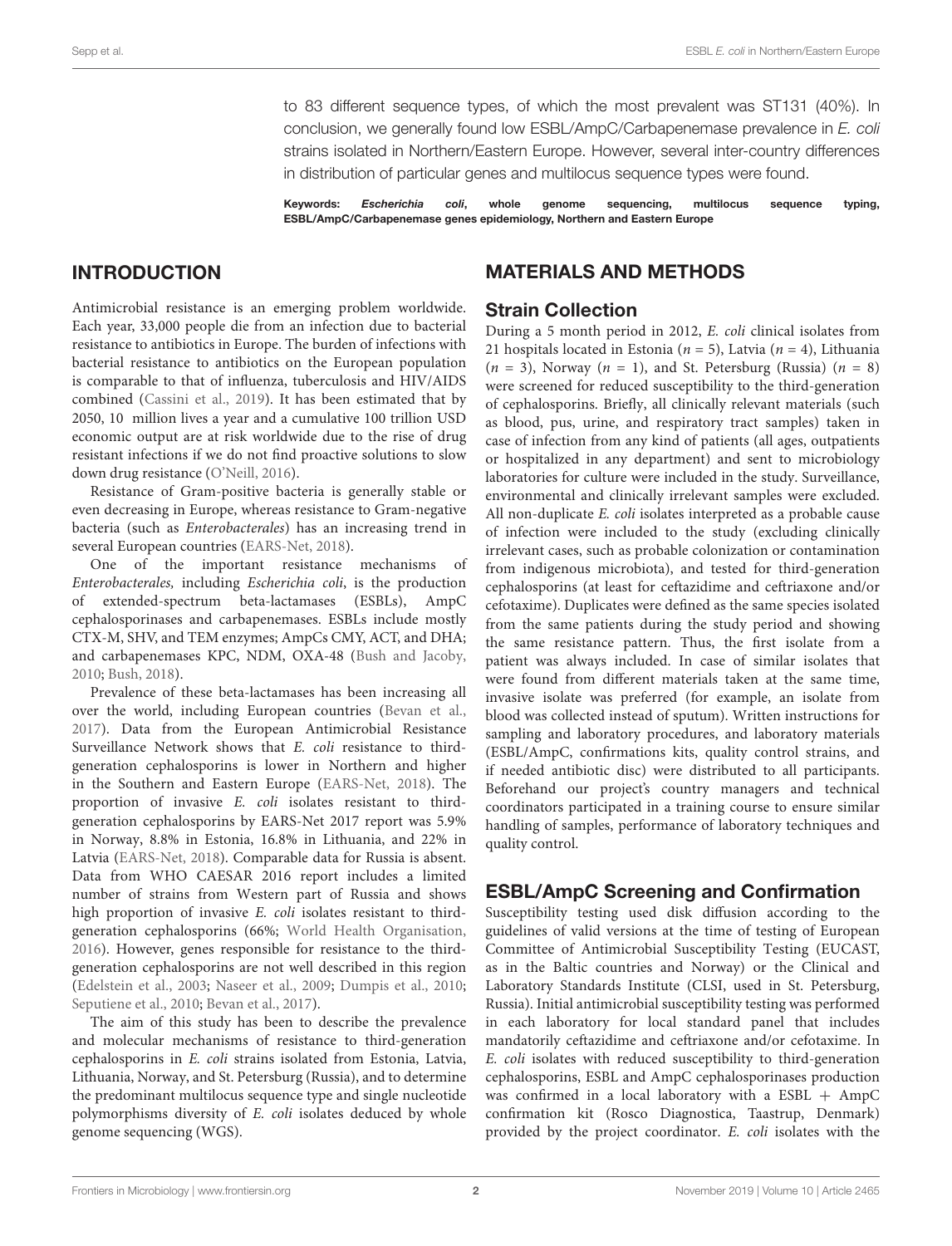ESBL/AmpC phenotype were stored and sent to Estonian reference center (Human Microbiota Biobank, University of Tartu, Tartu, Estonia)<sup>[1](#page-2-0)</sup> for deposition and future characterization. Identification of all strains was confirmed by MALDI-TOF MS (MALDI Biotyper, Bruker Daltonics GmbH, Germany).

# Bacterial DNA Extraction and Whole Genome Sequencing (WGS)

All *E. coli* isolates with ESBL/AmpC phenotype were sequenced. Briefly, DNA templates for sequencing were generated by growing cultures of E. coli isolates overnight on the Mueller-Hinton agar (Oxoid Limited, United Kingdom). The total bacteria DNA from the strains were extracted using QIAamp DNA Mini Kit (Qiagen, Germany).

Bacterial genomic DNA was quantified using the Qubit® 2.0 Fluorometer (Invitrogen, Grand Island, NE, United States). 1 ng of sample DNA was processed for the sequencing libraries, using Illumina Nextera XT sample preparation kit (Illumina, San Diego, CA, United States). The DNA normalization step was skipped; instead, the final dsDNA libraries were quantified with the Qubit® 2.0 Fluorometer and pooled in equimolar concentrations. The library pool was validated with the 2200 TapeStation (Agilent Technologies, Santa Clara, CA, United States) measurements) and qPCR used the Kapa Library Quantification Kit (Kapa Biosystems, Woburn, MA, United States) to optimize cluster generation. A total of 96 bacterial genomic libraries were sequenced with  $2 \times 101$  bp paired-end (PE) reads on the HiSeq 2500 rapid-run flow cell (Illumina, San Diego, CA, United States). Demultiplexing was done with CASAVA 1.8.2. (Illumina, San Diego, CA, United States), allowing 1 mismatch in index reads.

All sequenced genomes were assembled de novo with assembler Velvet version 1.2 [\(Zerbino and Birney,](#page-9-2) [2008\)](#page-9-2). Before assembly, all reads with low quality were removed after quality control with fastq\_quality\_trimmer (with parameter values -l 40, -t 30) and fastq\_quality\_filter (-q [2](#page-2-1)5 -p 90) from FASTX-Toolkit<sup>2</sup>. Velvet was run with different parameter values (-max\_gap\_count -max\_divergence -cov\_cutoff -ins\_length -min\_pair\_count) until the best match of E. coli MLST genes was retrieved.

# Finding Beta-Lactamase Genes From Assembled Genomes

Beta-lactamase genes were retrieved from the Comprehensive Antibiotic Resistance Database [CARD database; [\(McArthur](#page-8-5) [et al.,](#page-8-5) [2013\)](#page-8-5)]. Thereafter, the sequences were searched with BLAST (identity cut-off 90% and alignment length 90% of shortest sequence) from assembled genomes. The assembled contigs were considered to originate from either the plasmid genome or the chromosomal genome based on a BLAST search. We used complete plasmid genomes and complete chromosomal genomes of E. coli from NCBI genomes database for the BLAST search (the best match based on BLAST Score and E-value are used for deciding the origin of a contig).

# Multi-Locus Sequence Typing (MLST)

For accurate multi-locus sequence typing of assembled E. coli genomes, a dedicated MLST tool was used, created by Torsten Seemann<sup>[3](#page-2-2)</sup>, that calculates the MLST profile based on a BLAST [\(Altschul et al.,](#page-7-4) [1997\)](#page-7-4) alignment of the input sequence file and the specified allele set. Public E. coli database (Achtman scheme) for molecular typing was downloaded (with given date: 11.06.2019) from PubMLST<sup>[4](#page-2-3)</sup>. Raw reads from isolates with undetermined MLST types were submitted to Enterobase, which assigned five new sequence types (9656, 9692, 9693, 9694, and 9696). In order to visualize evolutionary relationships between bacterial strains, we used PHYLOViZ 2.0a [\(Nascimento et al.,](#page-8-6) [2017\)](#page-8-6) that generates complete minimum spanning trees with goeBURST Full MST algorithm.

# Core Genome Analysis

Parsnp program from Harvest suite [\(Treangen et al.,](#page-9-3) [2014\)](#page-9-3) was run to create core genome alignment. The alignment was used to calculate the maximum likelihood phylogenetic tree, with RaxML under GTR-GAMMA model and with 100 bootstrap replicates [\(Stamatakis,](#page-9-4) [2014\)](#page-9-4).

# SNP Analysis of ST131 Isolates

ST131 isolates were aligned with Parsnp using Escherichia coli EC958 as a reference ST131 strain [\(Forde et al.,](#page-8-7) [2014\)](#page-8-7). Core genome SNPs from the alignment were extracted with harvest-tools and pairwise SNP distances were used for UPGMA tree calculation conducted in MEGA7 [\(Kumar](#page-8-8) [et al.,](#page-8-8) [2016\)](#page-8-8). Phylogenetic trees were visualized using iTOL [\(Letunic and Bork,](#page-8-9) [2019\)](#page-8-9).

### Statistical Analysis

Statistical analysis used Past 3.22<sup>[5](#page-2-4)</sup>. The prevalence of strains, genes, ST and clones were compared by Chisquared test or Fisher's exact test;  $p < 0.05$  was considered statistically significant.

# RESULTS

# Phenotypic and Genotypic Epidemiology of ESBL/AmpC/Carbapenemases Producing E. coli Strains

A total of 10,780 consecutive E. coli isolates from Estonia, Latvia, Lithuania, Norway and St. Petersburg (Russia) were screened for reduced sensitivity to third-generation cephalosporins. Of these, 5,486 (51%) were recovered from stationary patients and 5,294 (49%) from outpatients. A total of 508 (4.7%) E. coli strains showed ESBL/AmpC phenotype. Significant inter-country differences were found regarding the prevalence of E. coli showing ESBL/AmpC phenotype (**[Table 1](#page-3-0)**).

<span id="page-2-0"></span><sup>1</sup>[http://eemb.ut.ee/eng/humb\\_english\\_introduction\\_list.php](http://eemb.ut.ee/eng/humb_english_introduction_list.php)

<span id="page-2-1"></span><sup>2</sup>[http://hannonlab.cshl.edu/fastx\\_toolkit/index.html](http://hannonlab.cshl.edu/fastx_toolkit/index.html)

<span id="page-2-2"></span><sup>3</sup><https://github.com/tseemann/mlst>

<span id="page-2-3"></span><sup>4</sup><http://www.pubmlst.org/>

<span id="page-2-4"></span><sup>5</sup><http://folk.uio.no/ohammer/past/>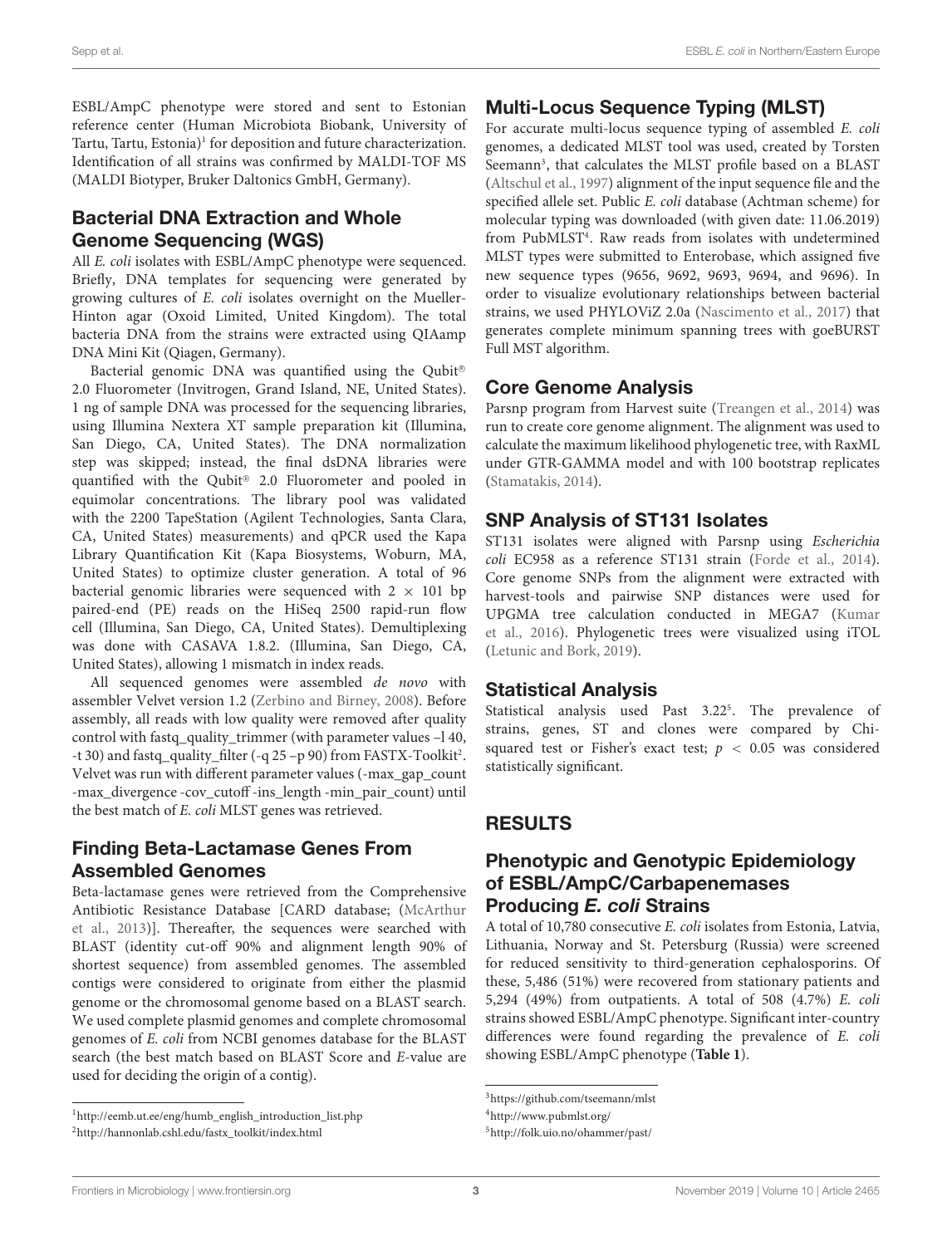| Country (screened strains)  | ESBL/AmpC phenotype     | Any bla gene*         | Any confirmed ESBL/AmpC/Carba** | ESBL                          | AmpC          |          | ESBL + AmpC Carba + AmpC |
|-----------------------------|-------------------------|-----------------------|---------------------------------|-------------------------------|---------------|----------|--------------------------|
|                             |                         |                       | Number of strains (%)           |                               |               |          |                          |
| Estonia ( $n = 4, 144$ )    | $154(3.4)^{1,2,3}$      | $127(3)^{8,9,10}$     | 94 (2.2) <sup>15,16</sup>       | 79 (1.9) <sup>21,22</sup>     | 13(0.3)       | 2(0.04)  |                          |
| $-$ atvia ( $n = 1, 175$ )  | $111 (9.4)^{1,4,5}$     | $110(9.4)^{8.11.12}$  | $107(9)^{15,17,18}$             | $97 (8.2)^{21,23,24}$         | $8(0.7)^{27}$ | (0.09)   | (0.09)                   |
| $it$ huania ( $n = 1,329$ ) | 35 (2.6) <sup>4,6</sup> | $31 (2.3)^{11,13}$    | 29 (2.2) <sup>17,19</sup>       | 22 (1.7) <sup>23,25</sup>     | 5(0.4)        | 2(0.2)   |                          |
| Norway $(n = 3,006)$        | $73$ $(2.4)^{2.5.7}$    | 67 $(2.2)^{9,12,14}$  | 62 (2.1) <sup>18,20</sup>       | 58 (1.9) <sup>24,26</sup>     | $4(0.1)^{27}$ |          |                          |
| St. Petersburg (n = 1,135)  | $135(11.9)^{3.6.7}$     | 133 (11.7) 10, 13, 14 | 129 (11.4) <sup>16,19,20</sup>  | 105 (9.3) <sup>22,25,26</sup> | 5(0.4)        | (1.7)    |                          |
| Total $(n = 10, 780)$       | 508 (4.7)               | 468 (4.3)             | 421 (3.9)                       | 360 (3.3)                     | 35 (0.3)      | 24 (0.2) | (0.09)                   |

∗∗ Including only well characterized ESBL/AmpC/carbapenemases associated bla genes belonging to 1, 2be, 2ber, and 3a Bush-Jacoby functional groups.

From 508 sequenced strains in total, 494 gave accepted sequence quality and could be analyzed. At least one bla (betalactamase) gene (including TEM and SHV other than 2be Bush-Jacoby functional group and bla genes without well characterized function) was found in 468 strains of the 10,780 screened isolates (4.3%, **[Table 1](#page-3-0)**). Of the phenotypic ESBL/AmpC producing strains, 468 out of 494 (94.7%) harbored one of the bla genes: bla<sub>CTX−M</sub> (n = 383; 77.5%); bla<sub>SHV</sub> (n = 21; 4%); bla<sub>TEM</sub> (n = 271; 54.9%); bla<sub>CMY</sub> (n = 36; 7.9%); bla<sub>ACT</sub> (n = 3; 0.6%); bla<sub>ESC-6</sub>  $(n = 2; 0.4\%); bla_{\text{FEC}-1}$   $(n = 7; 1.4\%); bla_{\text{DHA}}$   $(n = 12; 2.4\%);$ bla<sub>OXA</sub> (n = 192; 38.9%); bla<sub>NDM</sub> (n = 1; 0.2%).

Of 494 resistant strains, 421 (85%) carried any ESBL/AmpC/Carbapenemases encoding genes [\(Clinic,](#page-8-10) [2015\)](#page-8-10). In remaining isolates  $(n = 74; 15%)$  no known ESBL/AmpC/Carbapenemases genes were found. Sequencing showed the highest percentage of E. coli strains with the ESBL genotype in St. Petersburg and Latvia compared to Estonia, Norway and Lithuania (**[Table 1](#page-3-0)**).

Prevalence of ESBL (including  $bla_{\text{CTX}-M}$ ,  $bla_{\text{TEM}-29}$ ,  $bla<sub>TEM–71</sub>$ ), AmpC (bla<sub>CMY-59</sub>, bla<sub>ACT-12/-15/-20</sub>, bla<sub>ESC-6</sub>,  $bla_{\text{FEC}-1}$ ,  $bla_{\text{DHA}-1}$ ), carbapenemases ( $bla_{\text{NDM}-1}$ ) groups and their combinations by countries can be found in **[Table 2](#page-4-0)** and **[Supplementary Figure S1](#page-7-5)**. In 393 (93%) strains only one ESBL or AmpC was found and in 28 (7%) different genes combinations were detected. The most common combination was  $bla_{\text{CTX}-\text{M}-14}$ together with  $bla<sub>DHA-1</sub>$  followed by  $bla<sub>CTX-M-15</sub>$  with blaCMY−<sup>59</sup> (**[Table 2](#page-4-0)**).

#### Beta-Lactamases Genes ESBL Genes

In total, 383 out of 468 (81.3%) bla gene-positive E. coli strains had CTX-M gene (**[Table 2](#page-4-0)**). Among ESBL-positive strains,  $bla_{\text{CTX}-\text{M}-15}$  was predominated (*n* = 263; 68.7%) followed by  $bla_{\text{CTX}-\text{M}-14}$  (n = 62; 16.2%). Three isolates had 2 different CTX-M genes ( $bla_{\text{CTX}-M-15}$  with  $bla_{\text{CTX}-M-14}$ ). In total, 80% of the CTX-M genes were plasmid-mediated and the remaining 20% were located on the chromosome. Chromosome localizations was found in the case of 6 genes:  $bla_{\text{CTX}-M-1}$ ,  $bla_{\text{CTX}-M-3}$ ,  $bla_{\text{CTX}-\text{M}-14}$ ,  $bla_{\text{CTX}-\text{M}-15}$ ,  $bla_{\text{CTX}-\text{M}-24}$ .

Although,  $bla_{\text{CTX}-\text{M}-15}$  was the most common gene in all the countries, some inter-country differences were found. This gene was more common in Latvia than in St. Petersburg, Estonia, Norway and Lithuania (82.5 versus 71.8, 61.3, 60.3, and 41.7%;  $p \le 0.01, p \le 0.01, p \le 0.01; p \le 0.001$ , respectively). Also strains isolated from St. Petersburg had more bla<sub>CTX−M−15</sub> genes compared to Lithuanian strains (71.8 vs. 41.7%;  $p < 0.05$ ). Lithuanian strains carried more  $bla_{\text{CTX}-\text{M}-14}$  genes than Latvian strains (33.3 vs. 5.6%;  $p = 0.0005$ ).

ESBL associated TEM genes were found only in 2 cases:  $bla<sub>TEM-29</sub>$  in Estonian and  $bla<sub>TEM-71</sub>$  in Lithuanian.

#### AmpC Genes

<span id="page-3-0"></span>Out of 468 E. coli strains with any bla gene, 60 (12.8%) were harboring one of the AmpC type gene. All  $bla_{\text{ACT}-12/-15/-20}$ ,  $bla<sub>DHA−1</sub>$ ,  $bla<sub>FEC−1</sub>$  genes were located in plasmid,  $bla<sub>ESC−6</sub>$  in chromosome and  $bla_{CMY-59}$  in plasmid or chromosome.

**ABLE 1** I Epidemioloav of ESBL/AmoC phenotypes, bla genes and confirmed ESBL. AmoC. Carbapenases (Carba) associated genes in E. coll strains from different countries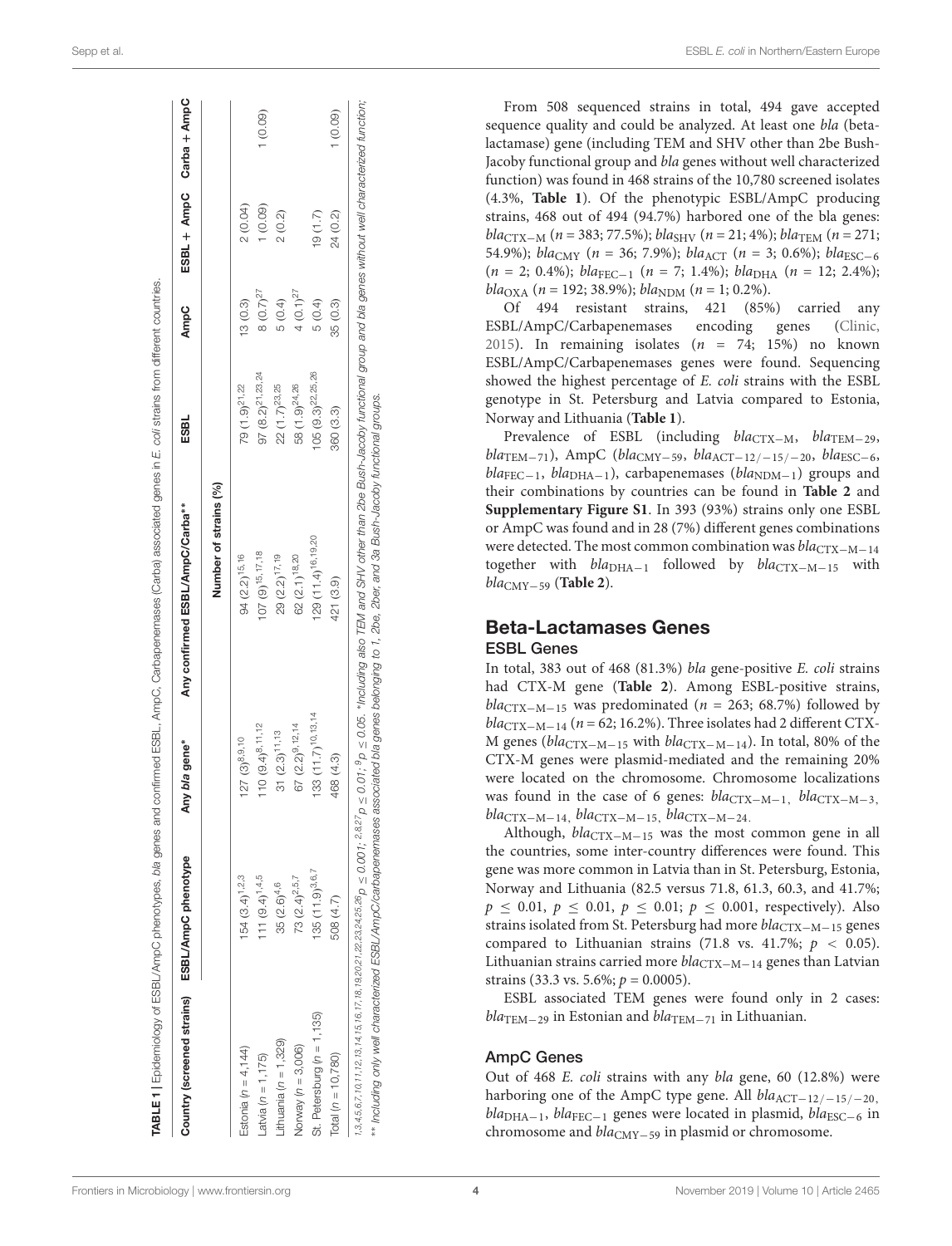|              | ESBL/AmpC/Carba genes                                  | Estonia        | Latvia       | Lithuania      | Norway         | St. Petersburg | <b>TOTAL</b> |
|--------------|--------------------------------------------------------|----------------|--------------|----------------|----------------|----------------|--------------|
| <b>ESBL</b>  | $blaCTX-M-1$                                           | 6              | 5            | $\overline{2}$ | $\overline{2}$ |                | 16           |
|              | $blaCTX-M-2$                                           |                |              |                |                |                |              |
|              | $bla_{\text{CTX}-\text{M}-3}$                          | $\overline{4}$ | 3            | $\mathbf{1}$   |                | $\overline{7}$ | 15           |
|              | $blaCTX-M-5$                                           | 1.             |              |                |                |                |              |
|              | $bla_{CTX-M-9}$                                        |                |              |                |                |                |              |
|              | $blaCTX-M-14$                                          | 12             | 5            | 8              | 9              | 12             | 46           |
|              | $bla_{CTX-M-15}$                                       | 47             | 79           | 10             | 35             | 80             | 251          |
|              | $blaCTX-M-24$                                          | $\mathbf{1}$   | $\mathbf{1}$ |                | 1              |                | 3            |
|              | $blaCTX-M-27$                                          | $\overline{2}$ | 1            |                | 6              |                | 9            |
|              | $bla_{\text{CTX}-\text{M}-32}$                         | 3              | $\mathbf{1}$ |                |                |                | 4            |
|              | $bla_{\text{CTX}-\text{M}-55}$                         |                |              |                | $\overline{4}$ | 1              | 5            |
|              | $blaCTX-M-88$                                          | $\mathbf{1}$   |              |                |                |                |              |
|              | $blaCTX-M-111$                                         |                | $\mathbf{1}$ |                |                |                |              |
|              | $blaCTX-M-116$                                         | $\mathbf{1}$   |              |                |                |                |              |
|              | $blaCTX-M-136$                                         |                | $\mathbf{1}$ |                |                |                |              |
|              | $bla$ <sub>TEM<math>-29</math></sub>                   | $\mathbf{1}$   |              |                |                |                |              |
|              | $bla$ <sub>TEM<math>-71</math></sub>                   |                |              | $\mathbf{1}$   |                |                |              |
| AmpC         | $bla_{CMY-59}$                                         | 11             | 6            | 5              | $\overline{4}$ | $\overline{2}$ | 28           |
|              | $bla_{\text{FEC}-1}$                                   | $\mathbf{2}$   | 1            |                |                | З              | 6            |
|              | $bla_{\text{ESC}-6}$                                   |                | $\mathbf{1}$ |                |                |                |              |
| Combinations | $bla_{CTX-M-14}$ , $bla_{CTX-M-15}$                    |                |              |                |                | 3              | 3            |
|              | $bla_{CTX-M-3}$ , $bla_{ACT-12}$                       |                |              | $\mathbf{1}$   |                |                |              |
|              | $bla_{CTX-M-14}$ , $bla_{DHA-1}$                       |                |              |                |                | 12             | 12           |
|              | $bla_{\text{CTX}-\text{M}-14}$ , $bla_{\text{FEC}-1}$  |                |              |                |                | 1              |              |
|              | $blaCTX-M-15, blaACT-15$                               | $\mathbf{1}$   |              |                |                |                |              |
|              | $bla_{CTX-M-15}$ , $bla_{ACT-20}$                      | $\mathbf{1}$   |              |                |                |                |              |
|              | $bla_{\text{CTX}-\text{M}-15}$ , $bla_{\text{CMY}-59}$ |                | $\mathbf{1}$ |                |                | 5              | 6            |
|              | $bla_{\text{CTX}-\text{M}-15}$ , $bla_{\text{ESC}-6}$  |                |              |                |                |                |              |
|              | bla <sub>CTX-M-24</sub> , bla <sub>CMY-59</sub>        |                |              | $\overline{1}$ |                |                |              |
|              | bla <sub>NDM-1</sub> , bla <sub>CMY-59</sub>           |                | 1            |                |                |                |              |

<span id="page-4-0"></span>TABLE 2 | Prevalence of different ESBL/AmpC/Carbapenemase (Carba) genes and their combinations in E. coli strains from different countries.

The most prevalent AmpC-like genes were  $bla_{CMY-59}$  (n = 36; 60%),  $bla<sub>DHA-1</sub>$  (n = 12; 20%), and  $bla<sub>FEC-1</sub>$  (n = 7; 11.7%) alone or in combination with other genes (**[Table 2](#page-4-0)**).

#### Other Beta-Lactamase Genes

A total of 271 (57.9%) E. coli strains with any bla gene carried  $bla_{\text{TEM}}: bla_{\text{TEM}-1}, bla_{\text{TEM}-29}, bla_{\text{TEM}-71}, bla_{\text{TEM}-76}, bla_{\text{TEM}-98},$  $bla_{\text{TEM}-135}$ ,  $bla_{\text{TEM}-150}$ ,  $bla_{\text{TEM}-198}$ , and  $bla_{\text{TEM}-199}$ . The most dominant strain was  $bla_{\text{TEM}-1}$  (in 246 strains). Only, 21 (4.5%) bla gene-positive E. coli strains had bla<sub>SHV−188</sub> gene; however, the activity of SHV-188 enzyme has not been properly described. 192 (41%) bla gene-positive E. coli strains carried bla<sub>OXA−1</sub> and 1 strain *bla*<sub>OXA−7</sub>. However, enzymes coded by these genes are not real ESBLs. One carbapenemase plasmid-associated  $bla_{NDM-1}$ gene was found in combination with blaCMY−<sup>59</sup> (**[Table 2](#page-4-0)**).

# Genotypes of Bla Genes Containing E. coli Strains

We identified 83 different sequence types, the most prevalent being ST131 ( $n = 198$ ; 40%), followed by ST38 ( $n = 37$ ; 7.5%), ST405 (n = 32; 6.5%), ST167 (n = 19; 3.8%), and ST2015 ( $n = 18$ ; 3.6%). The prevalence of other sequence

types was <3%. When ST131 was common in all the countries, then ST167 was mainly found in Latvia (14/19; 73.7%), ST38 (25/37; 67.6%), and ST405 (27/32; 84.4%) in St. Petersburg and ST2015 (18/18; 100%) was found only in Estonia. Four sequence types were found in all countries: ST69, ST131, ST354, and ST405 (**[Figure 1](#page-5-0)** and **[Supplementary Figure S2](#page-7-5)**).

ST131 was most common in Latvia (63/109; 57.8%), followed by Estonia (61/147; 41.5%), Lithuania (11/34; 32.4%), St. Petersburg (43/135; 31.9%), and Norway (20/6; 29%). In Latvia, the proportion of ST131 among ESBL strains was significantly higher than in St. Petersburg and Norway ( $p \le 0.001$ ,  $p \leq 0.001$ , respectively). Estonian strains belonged to more different sequence type groups when compared to Latvia, Lithuania and Norway (43 vs. 26, 19, 26;  $p \le 0.01$ ,  $p \le 0.001$ ,  $p \le 0.01$ , respectively). In St. Petersburg there were 30 different sequence types.

In ST131 strains, 7 different CTX-M genes were found:  $bla_{\text{CTX}-\text{M}-1}$ ,  $bla_{\text{CTX}-\text{M}-3}$ ,  $bla_{\text{CTX}-\text{M}-14}$ , blaCTX−M−15, blaCTX−M−27, blaCTX−M−111. ST38 strains carried mainly bla<sub>CTX−M−14</sub>, and ST405 bla<sub>CTX−M−15</sub> genes; these sequence types were more frequent in St. Petersburg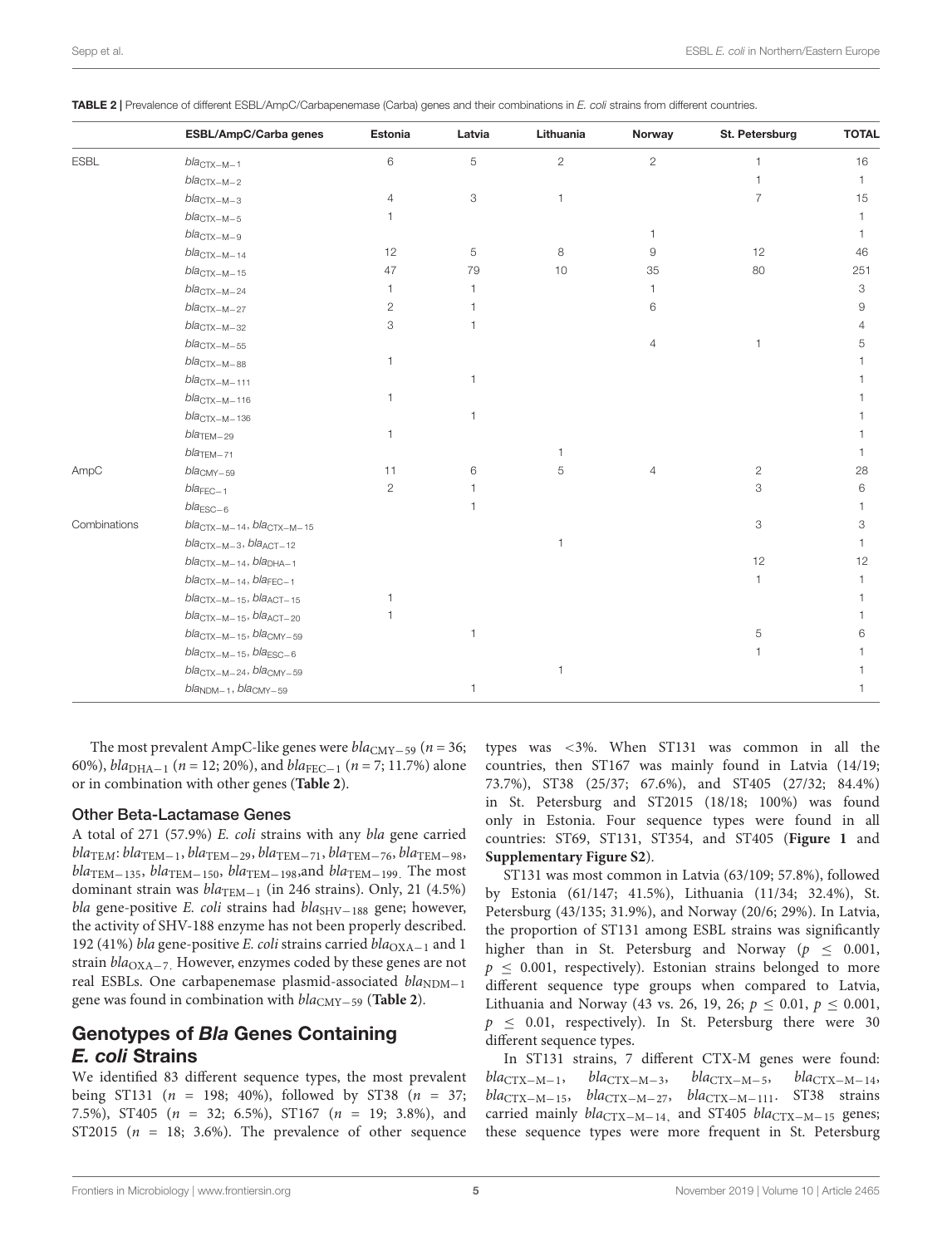

<span id="page-5-0"></span>(ST38; 25/135; 18.5% and ST405 27/135; 20%) compared to other regions.

Analysis of single nucleotide polymorphisms (SNPs) in shared genome blocks revealed 18,888 SNPs present in the core genome of ST131 strains. Differences compared to reference EC958 ranged from 17 to 7,067 SNPs (**[Supplementary Figure S3](#page-7-5)**). Four groups were detected among ST131 strains containing isolates from different countries, and having in-group average pairwise SNP distances of<20 (n = 40 strains; **[Supplementary](#page-7-5)** [Figure S4](#page-7-5)). SNP differences inside those four groups were 0–8.8 SNPs/Mbp of the ST131 core genome (∼3.4 Mbp). The average amount of SNPs between the groups was less than 110. One such group was also very close to reference EC958 strain. SNP tree of all E. coli strains is given in **[Supplementary Figure S2](#page-7-5)**.

### **DISCUSSION**

This study describes the phenotypic and molecular epidemiology of E. coli strains with reduced susceptibility to third-generation cephalosporins in Northern and Eastern Europe by screening of more than 10,000 E. coli strains. The overall prevalence of ESBL/AmpC strains was 4.7% by phenotypical test and 3.9% by sequencing. We found more strains with the ESBL/AmpC phenotype and genotype in St. Petersburg and Latvia than in other countries. According to our knowledge this is the first study analyzing beta-lactamases epidemiology of E. coli using WGS and describing in detail resistance genes, distribution of MLST and SNP clones in this region.

Although several reports have been previously published, scope, methodology and data quality in these studies vary. Edelstein's group investigated E. coli strains from Russia, and found that the prevalence of phenotypic ESBL-positive strains was close to 16%; however, prevalence figures in different institutions varied from 10 to 90% [\(Edelstein et al.,](#page-8-2) [2003\)](#page-8-2).

WHO CAESAR study reports high prevalence (66%) of thirdgeneration cephalosporins resistance in invasive E. coli strains in Russia, however the number of strains was small [\(World Health](#page-9-0) [Organisation,](#page-9-0) [2016\)](#page-9-0). This high variance might be dependent upon different antibiotic use policies in different Russian regions and hospitals. Our results also showed a relatively high prevalence of ESBL/AmpC phenotype in St. Petersburg area compared to other countries. However, it is impossible to draw final conclusions about the overall prevalence of ESBL/AmpC/Carbapenemases in Russia at large, since the strains were collected only from St. Petersburg region, and thus reflects the situation in only one city.

In a previous Eastern European study conducted between 2004-2010 that included 42 centers, the average ESBL phenotype prevalence among E. coli strains was 15.3%, with the highest prevalence in South-East European countries - Turkey (25.2%), Bulgaria (15.7%) and Romania (12.2%) - and lowest in Central and North-East European countries - Croatia (3.6%) Czechia (3.6%), Latvia (3.6%), Slovenia (2.7%), and Lithuania (1.8%) [\(Balode et al.,](#page-7-6) [2013\)](#page-7-6). In a similar following study done between 2011 and 2016, the E. coli ESBL phenotype average prevalence was higher when compared to the previous survey (20.1 vs. 15.3%) [\(Balode et al.,](#page-7-6) [2013;](#page-7-6) [Dowzicky and Chmelarova,](#page-8-11) [2018\)](#page-8-11). However, in these studies, phenotypic tests detecting only ESBL (not AmpC) were used. In countries of Western and Northern Europe, a prevalence of ESBL producing bacteria was low in the Netherlands (6.1%), Germany (7.7%), Sweden (2–4%), and Norway (1.5%) [\(Brolund et al.,](#page-7-7) [2014;](#page-7-7) [Soraas et al.,](#page-9-5) [2014;](#page-9-5) [Zhou et al.,](#page-9-6) [2017\)](#page-9-6).

When comparing ESBL/AmpC prevalence in different studies several aspects should be taken into account. Different methods and criteria have been used in different studies such as decreased sensitivity to third-generation cephalosporins as an indicator of ESBL; phenotypic confirmation test for ESBL alone or ESBL combined with AmpC. In studies where molecular methods were applied, different approaches have been used: searching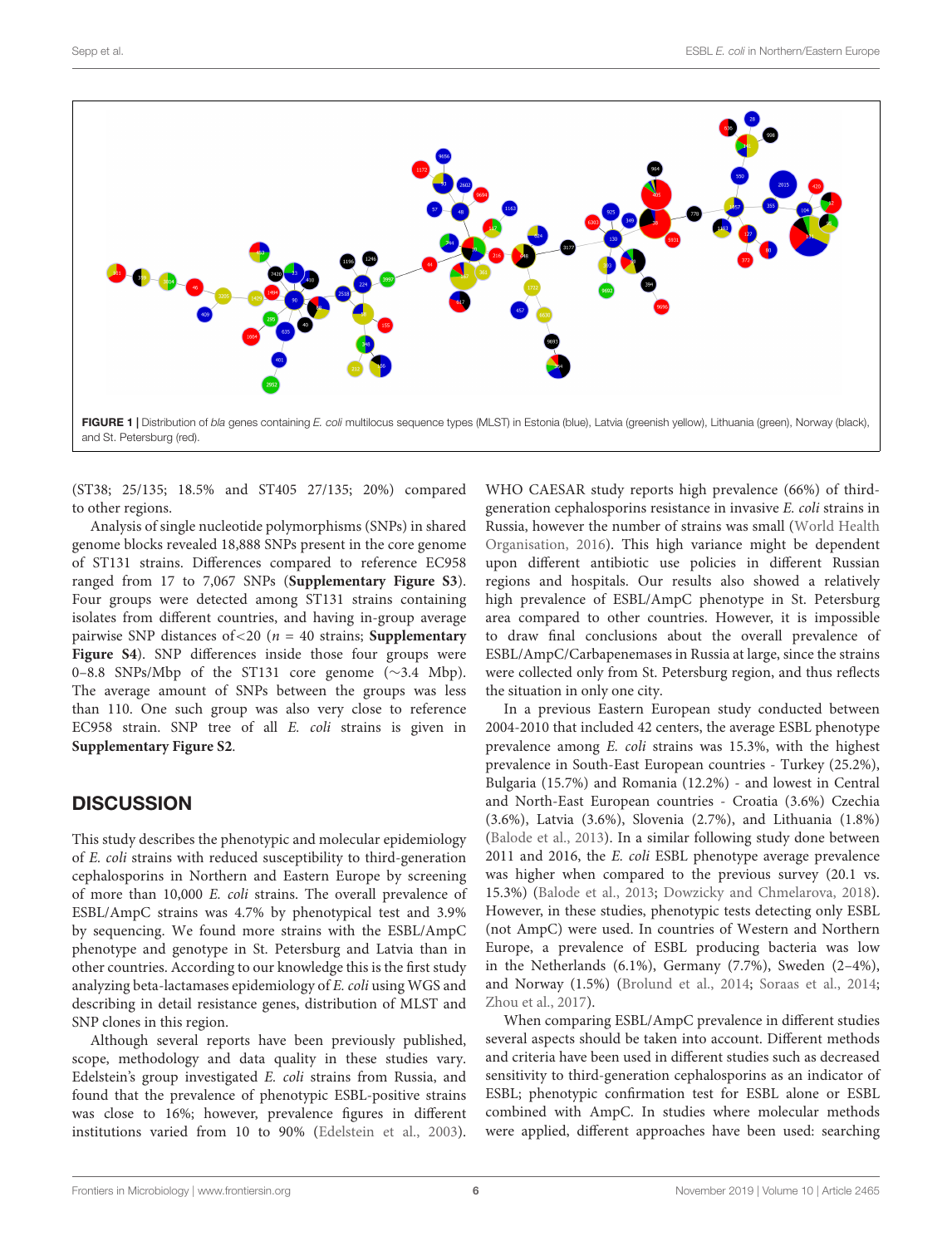only for CTX-M types or including also TEM, SHV and AmpC type genes.

Besides differences in detection methodologies several other factors might influence the results and potential cause over as well as underestimation of ESBL/AmpC prevalence and resistance percentages. One such factor is the use of different sampling practices in different institutions noted also by EARS-Net as a factor that should be taken into account in interpreting intercountry differences [\(EARS-Net,](#page-8-1) [2018\)](#page-8-1). A similar limitation is present in all studies using clinical strains from routine cultures, including our study.

We found more strains with ESBL/AmpC phenotype than strains with known ESBL/AmpC gene. Several reasons can cause this: other mechanisms such as possible hyperproducers of intrinsic (chromosomal) cephalosporinase combined or not with alteration in porin channels can lead to resistance to thirdgeneration cephalosporins; bla genes databases are not complete - we probably don't know all ESBL/AmpC genes or not all are submitted to databases, furthermore these genes are changing and new variants may not be recognized; we found in our strains several genes (such as SHV and TEM variants) without information about their belonging to particular Bush-Jacoby functional group (ESBL/AmpC or not). Only well described ESBL/AmpC genes were included in this study.

The most common ESBL genes in our study were  $bla_{\text{CTX}-\text{M}-15}$  and  $bla_{\text{CTX}-\text{M}-14}$ . These enzymes have been reported throughout Asia, Africa, Europe, America and Australia [\(Livermore et al.,](#page-8-12) [2007;](#page-8-12) [Sidjabat et al.,](#page-9-7) [2010;](#page-9-7) [Iroha et al.,](#page-8-13) [2012;](#page-8-13) [Chen et al.,](#page-8-14) [2014;](#page-8-14) [Pietsch et al.,](#page-8-15) [2017\)](#page-8-15). So far, the CTX-M-15 genotype appears to be the most prevalent in all continents, and our findings are in accordance with previous reports [\(Sidjabat et al.,](#page-9-7) [2010;](#page-9-7) [Canton et al.,](#page-7-8) [2012;](#page-7-8) [Iroha et al.,](#page-8-13) [2012;](#page-8-13) [Voets et al.,](#page-9-8) [2012;](#page-9-8) [Brolund et al.,](#page-7-7) [2014;](#page-7-7) [Chen et al.,](#page-8-14) [2014;](#page-8-14) [Bevan et al.,](#page-7-3) [2017;](#page-7-3) [Jorgensen et al.,](#page-8-16) [2017;](#page-8-16) [Pietsch et al.,](#page-8-15) [2017\)](#page-8-15). CTX-M-15 dominates in Germany and the Netherlands, but more recent studies show an increased proportion of CTX-M-1 compared to CTX-M-14 [\(Voets et al.,](#page-9-8) [2012;](#page-9-8) [Pietsch et al.,](#page-8-15) [2017\)](#page-8-15). CTX-M-14 has been found to be less prevalent in most countries with some exceptions [China, South-East Asia, South Korea, Japan, and Spain; [\(Onnberg et al.,](#page-8-17) [2011;](#page-8-17) [Copur](#page-8-18) [Cicek et al.,](#page-8-18) [2013;](#page-8-18) [Helldal et al.,](#page-8-19) [2013;](#page-8-19) [Bevan et al.,](#page-7-3) [2017\)](#page-7-3)]. Although we found CTX-M-14 in all investigated countries it was less prevalent than CTX-M-15. We found in few cases (0.7%) the combination of CTX-M-14 and CTX-15. In some regions this combination was frequently reported [\(Park et al.,](#page-8-20) [2012\)](#page-8-20). Increasing prevalence of CTX-M-27 has been reported worldwide. This genotype is a single nucleotide variant of CTX-M-14 showing higher MIC to ceftazidime and therefore use of ceftazidime would theoretically select it [\(Bevan et al.,](#page-7-3) [2017\)](#page-7-3). We found only a few CTX-M-27 strains from Estonia, Latvia and Norway. As in previous studies we found the majority of  $bla_{\text{CTX}-M}$  in plasmids and a minority (20%) in chromosome. However, frequency of chromosomal location of blaCTX−<sup>M</sup> (mainly blaCTX−M−<sup>14</sup> and blaCTX−M−15) varies in different regions and studies from<5% in some European countries to 27% in recent Japanese study [\(Rodríguez et al.,](#page-8-21) [2014;](#page-8-21) [Hamamoto and Hirai,](#page-8-22) [2019\)](#page-8-22).

In previous studies AmpC prevalence in E. coli was usually low, however in some regions prevalence up to 9% has been reported [\(Pascual et al.,](#page-8-23) [2016;](#page-8-23) [Zhou et al.,](#page-9-6) [2017;](#page-9-6) [Kazemian et al.,](#page-8-24) [2019;](#page-8-24) [Ribeiro et al.,](#page-8-25) [2019\)](#page-8-25). In our study AmpC prevalence was<1% except for in St. Petersburg (2.1%). In the previous studies, CMY-2 was usually the most common AmpC, however DHA-1 has been reported as dominant in some studies [\(Brolund et al.,](#page-7-7) [2014;](#page-7-7) [Soraas et al.,](#page-9-5) [2014;](#page-9-5) [Pascual et al.,](#page-8-23) [2016;](#page-8-23) [Kazemian et al.,](#page-8-24) [2019;](#page-8-24) [Ribeiro](#page-8-25) [et al.,](#page-8-25) [2019\)](#page-8-25). In our study bla<sub>CMY−59</sub> was dominating in the Baltic States and Norway but  $bla<sub>DHA−1</sub>$  in St. Petersburg. There are only a few reports about finding blaCMY−<sup>59</sup> in clinical strains [\(Roy et al.,](#page-9-9) [2011;](#page-9-9) [Ranjbar](#page-8-26) [et al.,](#page-8-26) [2013\)](#page-8-26). In some AmpC epidemiology studies, common predominance of "CMY-2 like" genes has been reported without exact gene determination that makes it difficult to compare our data with others [\(den Drijver et al.,](#page-8-27) [2018;](#page-8-27) [Pietsch et al.,](#page-8-28) [2018\)](#page-8-28).

Only one NDM-1-producing E. coli was found during our study. Carbapenem resistance is still rare among E. coli strains in Europe (0–1.6%) and  $bla_{\text{OXA}-48}$  is the most commonly observed carbapenemase. At the same time carbapenem resistant K. pneumoniae is more common in Europe (0– 64.7%) with *bla<sub>KPC</sub>* and *bla*<sub>OXA−48</sub> predominance [\(Grundmann](#page-8-29) [et al.,](#page-8-29) [2017;](#page-8-29) [EARS-Net,](#page-8-1) [2018\)](#page-8-1). However, outbreak of NDM-1 producing K. pneumoniae has been reported in St. Petersburg [\(Pavelkovich et al.,](#page-8-30) [2014\)](#page-8-30). No co-production of NDM-1 and CMY-39 has been reported previously. Prevalence of carbapenemases among other Enterobacterales is probably rare. In our study in Northern and Eastern Europe (2015, including nine countries) only one  $bla<sub>OXA-48</sub>$  was found in 88 Enterobacterales strains (other than *K. pneumoniae*) with reduced susceptibility to carbapenems; in the same settings ca 50% of K. pneumoniae strains with reduced susceptibility to carbapenems ( $n = 171$ ) harbored carbapenemase gene (our unpublished data).

In sequenced strains presence of TEM, SHV or OXA genes was common. However, only a few (< 1%) TEM genes were real ESBL/AmpC encoding genes. In other cases these genes were not associated with ESBL/AmpC phenotype or their belonging to Bush-Jacoby functional group is unknown. Thus, detection of TEM, SHV or OXA genes without sequencing have no value in ESBL epidemiology studies.

ST131, which belongs to the highly virulent phylogenetic group B-group, is prevalent worldwide [\(Sidjabat et al.,](#page-9-7) [2010;](#page-9-7) [Voets et al.,](#page-9-8) [2012;](#page-9-8) [Brolund et al.,](#page-7-7) [2014;](#page-7-7) [Bevan et al.,](#page-7-3) [2017;](#page-7-3) [Jorgensen et al.,](#page-8-16) [2017;](#page-8-16) [Pietsch et al.,](#page-8-15) [2017;](#page-8-15) [Zhou et al.,](#page-9-6) [2017;](#page-9-6) [Chong](#page-8-31) [et al.,](#page-8-31) [2018\)](#page-8-31). According to other studies, ST131 usually contains different bla<sub>CTX−M</sub>, the most common being bla<sub>CTX−M−15</sub>, followed by  $bla_{\text{CTX}-\text{M}-14}$ , and  $bla_{\text{CTX}-\text{M}-27}$  as also found in our region [\(Sidjabat et al.,](#page-9-7) [2010;](#page-9-7) [Brolund et al.,](#page-7-7) [2014;](#page-7-7) [Chen et al.,](#page-8-14) [2014;](#page-8-14) [Bevan et al.,](#page-7-3) [2017;](#page-7-3) [Chong et al.,](#page-8-31) [2018;](#page-8-31) [Teunis et al.,](#page-9-10) [2018\)](#page-9-10).

ST131 was also the most common genotype in our study. More than 50% of the Latvian and over one-third of Estonian, Lithuania, and St. Petersburg's E. coli strains belonged to this group. When applying SNP analysis to ST131 strains several clones with cross-border spreading were found.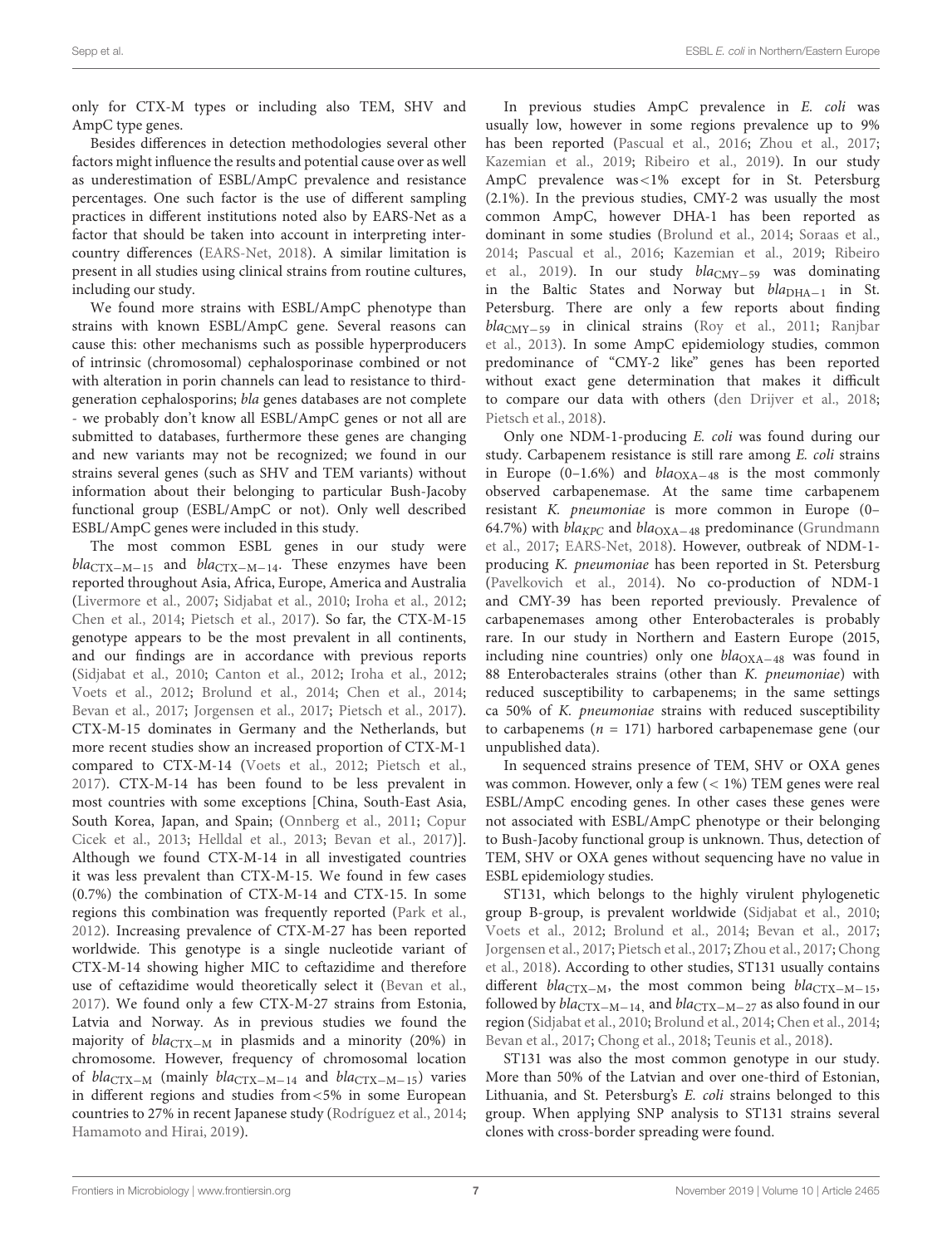In general, prevalence of ESBL, AmpC and Carbapenemases genes was low in investigated E. coli strains. However, several inter-country differences notably in distribution of particular genes, MLST groups and SNP clones, were described.

# DATA AVAILABILITY STATEMENT

The datasets generated for this study can be found in the NCBI GenBank [https://www.ncbi.nlm.nih.gov/bioproject/](https://www.ncbi.nlm.nih.gov/bioproject/PRJNA528606) [PRJNA528606.](https://www.ncbi.nlm.nih.gov/bioproject/PRJNA528606)

### ETHICS STATEMENT

Approval was not required as per the local legislation. Institutions used only samples sent for routine diagnostics, no additional sampling being necessary. No patient data was used, and all strains were coded and processed anonymously (it is impossible to identify any patient by strain number).

# AUTHOR CONTRIBUTIONS

ES: principal investigator, preparation of the manuscript. RA: bioinformatics. ArB: BEEP/BARN coordinator in Latvia, data and strain collection, critical reading of the manuscript and SNP analyses. AnB: principal investigator, preparation of manuscript, BEEP/BARN Estonian coordinator. AgB: SNP analyses. SE: BEEP/BARN coordinator in Russia, data and strain collection, critical reading of the manuscript. KH: molecular studies, critical reading of the manuscript. MI: BEEP/BARN international technical coordinator, data preparation of the manuscript. LK: BEEP/BARN coordinator in Russia, data and strain collection, critical reading of the manuscript. SK: ARMMD coordinator, preparation of the manuscript. TK: WGS data analyses. MM: BEEP/BARN coordinator in Russia, data and strain collection, critical reading of article. JM BEEP/BARN coordinator in Lithuania, data and strain collection, critical reading of the manuscript. KP: design of molecular studies and strains preparation. MR: WGS data analyses and preparation of the manuscript. TR: strains characterization and responsible for culture collection. PN: scientific coordinator and preparation of manuscript.

# **REFERENCES**

- <span id="page-7-4"></span>Altschul, S. F., Madden, T. L., Schaffer, A. A., Zhang, J., Zhang, Z., Miller, W., et al. (1997). Gapped BLAST and PSI-BLAST: a new generation of protein database search programs. Nucleic Acids Res. 25, 3389–3402. [doi: 10.1093/nar/25.17.3389](https://doi.org/10.1093/nar/25.17.3389)
- <span id="page-7-6"></span>Balode, A., Punda-Polic, V., and Dowzicky, M. J. (2013). Antimicrobial susceptibility of gram-negative and gram-positive bacteria collected from countries in Eastern Europe: results from the Tigecycline Evaluation and Surveillance Trial (T.E.S.T.) 2004-2010. Int. J. Antimicrob. Agents 41, 527–535. [doi: 10.1016/j.ijantimicag.2013.02.022](https://doi.org/10.1016/j.ijantimicag.2013.02.022)
- <span id="page-7-3"></span>Bevan, E. R., Jones, A. M., and Hawkey, P. M. (2017). Global epidemiology of CTX-M beta-lactamases: temporal and geographical shifts in genotype. J. Antimicrob. Chemother. 72, 2145–2155. [doi: 10.1093/jac/dkx146](https://doi.org/10.1093/jac/dkx146)

### FUNDING

This study was financially supported by the European Union through the European Regional Development Fund (Grant SFOS reg. no. 3.2.0701.11-0013 ARMMD and Grant No. 2014- 2020.4.01.15-0012), Estonian Research Council (Grant Nos. IUT34-19, IUT34-11, and IUT34-24), Estonian Ministry of Education and Research (Grant No. KOGU-HUMB), Baltic Antibiotic Resistance collaborative Network (BARN) subproject Baltic ESBL Epidemiology Project (BEEP).

### ACKNOWLEDGMENTS

We thank the Swedish Institute for Communicable Disease Control for laboratory assistance. We also thank all the clinical microbiology laboratories for their contribution of isolates and data, and Irja Roots for their technical assistance. The final version of our report was prepared for us by BioMedES United Kingdom (www.biomedes.biz).

### <span id="page-7-5"></span>SUPPLEMENTARY MATERIAL

The Supplementary Material for this article can be found online at: [https://www.frontiersin.org/articles/10.3389/fmicb.](https://www.frontiersin.org/articles/10.3389/fmicb.2019.02465/full#supplementary-material) [2019.02465/full#supplementary-material](https://www.frontiersin.org/articles/10.3389/fmicb.2019.02465/full#supplementary-material)

FIGURE S1 | Prevalence of ESBL/AmpC/carbapenemases genes in E. coli strains isolated from Estonia, Latvia, Lithuania, Norway, and St. Petersburg.

FIGURE S2 | Maximum likelihood phylogeny of the core genome of studied E. coli isolates calculated with RaxML. Top five most frequently observed sequence types are marked in color: ST131 (red), ST38 (yellow), ST405 (green), ST167 (blue), ST2015 (purple). Country codes (two first letters in strain codes): EE, Estonia; LV, Latvia; LT, Lithuania; NO, Norway; RU, St Petersburg (Russia). Isolates NOR5\_51 and EETUKB199 were not used in further analysis because of the low assembly quality.

FIGURE S3 | UPGMA tree based on core SNP distances among ST131 isolates. Country codes (two first letters in strain codes): EE, Estonia; LV, Latvia; LT, Lithuania; NO, Norway; RU, St Petersburg (Russia).

FIGURE S4 | Higher resolution subpart of ST131 tree from [Supplementary](#page-7-5) [Figure S3](#page-7-5). Groups containing isolates from different countries and average pairwise distances less than 20 SNPs inside the group are marked. Country codes (two first letters in strain codes): EE, Estonia; LV, Latvia; LT, Lithuania; NO, Norway; RU, St Petersburg (Russia).

- <span id="page-7-7"></span>Brolund, A., Edquist, P. J., Makitalo, B., Olsson-Liljequist, B., Soderblom, T., Wisell, K. T., et al. (2014). Epidemiology of extended-spectrum beta-lactamaseproducing Escherichia coli in Sweden 2007-2011. Clin. Microbiol. Infect. 20, O344–O352. [doi: 10.1111/1469-0691.12413](https://doi.org/10.1111/1469-0691.12413)
- <span id="page-7-2"></span>Bush, K. (2018). Past and present perspectives on beta-lactamases. Antimicrob. Agents Chemother. 62:e1076-18. [doi: 10.1128/AAC.01076-18](https://doi.org/10.1128/AAC.01076-18)
- <span id="page-7-1"></span>Bush, K., and Jacoby, G. A. (2010). Updated functional classification of betalactamases. Antimicrob. Agents Chemother. 54, 969–976. [doi: 10.1128/AAC.](https://doi.org/10.1128/AAC.01009-09) [01009-09](https://doi.org/10.1128/AAC.01009-09)
- <span id="page-7-8"></span>Canton, R., Gonzalez-Alba, J. M., and Galan, J. C. (2012). CTX-M enzymes: origin and diffusion. Front. Microbiol. 3:110.
- <span id="page-7-0"></span>Cassini, A., Hogberg, L. D., Plachouras, D., Quattrocchi, A., Hoxha, A., Simonsen, G. S., et al. (2019). Attributable deaths and disability-adjusted life-years caused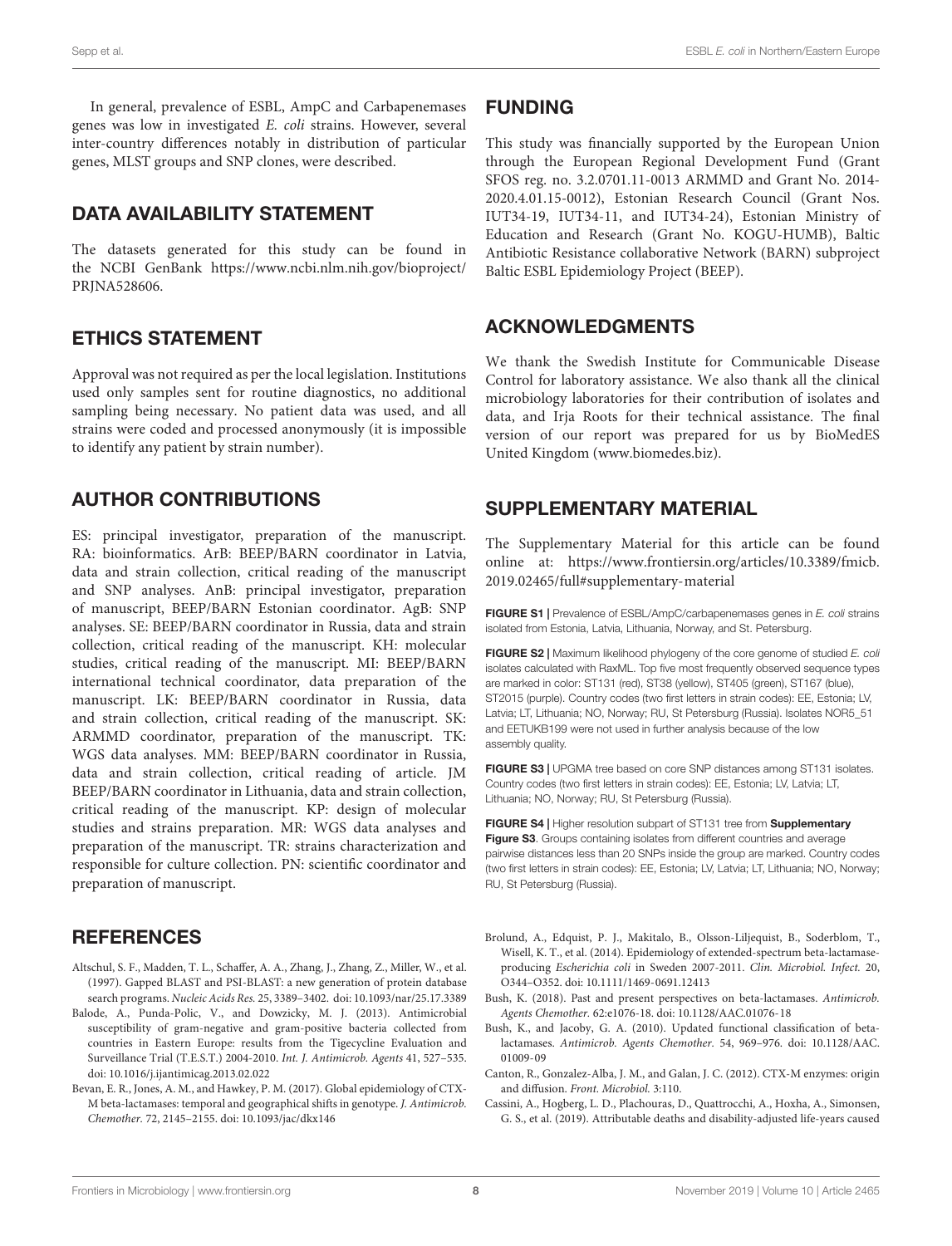by infections with antibiotic-resistant bacteria in the EU and the european economic area in 2015: a population-level modelling analysis. Lancet Infect. Dis. 19, 56–66. [doi: 10.1016/S1473-3099\(18\)30605-4](https://doi.org/10.1016/S1473-3099(18)30605-4)

- <span id="page-8-14"></span>Chen, L. F., Freeman, J. T., Nicholson, B., Keiger, A., Lancaster, S., Joyce, M., et al. (2014). Widespread dissemination of CTX-M-15 genotype extended-spectrumbeta-lactamase-producing enterobacteriaceae among patients presenting to community hospitals in the southeastern United States. Antimicrob. Agents Chemother. 58, 1200–1202. [doi: 10.1128/AAC.01099-13](https://doi.org/10.1128/AAC.01099-13)
- <span id="page-8-31"></span>Chong, Y., Shimoda, S., and Shimono, N. (2018). Current epidemiology, genetic evolution and clinical impact of extended-spectrum beta-lactamase-producing Escherichia coli and Klebsiella pneumoniae. Infect. Genet. Evol. 61, 185–188. [doi: 10.1016/j.meegid.2018.04.005](https://doi.org/10.1016/j.meegid.2018.04.005)
- <span id="page-8-10"></span>Clinic, L. (2015). Lahey Studies. ß-Lactamase Classification and Amino Acid Sequences for TEM, SHV and OXA Extended-Spectrum and Inhibitor Resistant Enzymes. Available at: <http://www.lahey.org/studies/> (accessed May 20, 2015).
- <span id="page-8-18"></span>Copur Cicek, A., Saral, A., Ozad Duzgun, A., Yasar, E., Cizmeci, Z., Ozlem Balci, P., et al. (2013). Nationwide study of *Escherichia coli* producing extended-spectrum beta-lactamases TEM, SHV and CTX-M in Turkey. J. Antibiot. 66, 647–650. [doi: 10.1038/ja.2013.72](https://doi.org/10.1038/ja.2013.72)
- <span id="page-8-27"></span>den Drijver, E., Verweij, J. J., Verhulst, C., Oome, S., Soer, J., Willemsen, I., et al. (2018). Decline in AmpC beta-lactamase-producing Escherichia coli in a dutch teaching hospital (2013-2016). PLoS One 13:e0204864. [doi: 10.1371/journal.](https://doi.org/10.1371/journal.pone.0204864) [pone.0204864](https://doi.org/10.1371/journal.pone.0204864)
- <span id="page-8-11"></span>Dowzicky, M. J., and Chmelarova, E. (2018). Antimicrobial susceptibility of gramnegative and gram-positive bacteria collected from eastern europe: results from the Tigecycline Evaluation and Surveillance Trial (T.E.S.T.) 2011-2016. J. Glob. Antimicrob. Resist. 17, 44–52. [doi: 10.1016/j.jgar.2018.11.007](https://doi.org/10.1016/j.jgar.2018.11.007)
- <span id="page-8-4"></span>Dumpis, U., Iversen, A., Balode, A., Saule, M., Miklasevics, E., and Giske, C. G. (2010). Outbreak of CTX-M-15-producing Klebsiella pneumoniae of sequence type 199 in a Latvian teaching hospital. APMIS 118, 713–716. [doi: 10.1111/j.](https://doi.org/10.1111/j.1600-0463.2010.02640.x) [1600-0463.2010.02640.x](https://doi.org/10.1111/j.1600-0463.2010.02640.x)
- <span id="page-8-1"></span>EARS-Net, (2018). European Centre for Disease Prevention and Control. Surveillance of Antimicrobial Resistance In Europe – Annual Report of the European Antimicrobial Resistance Surveillance Network (EARS-Net) 2017. Stockholm: ECDC.
- <span id="page-8-2"></span>Edelstein, M., Pimkin, M., Palagin, I., Edelstein, I., and Stratchounski, L. (2003). Prevalence and molecular epidemiology of CTX-M extended-spectrum betalactamase-producing Escherichia coli and Klebsiella pneumoniae in Russian hospitals. Antimicrob. Agents Chemother. 47, 3724–3732. [doi: 10.1128/aac.47.](https://doi.org/10.1128/aac.47.12.3724-3732.2003) [12.3724-3732.2003](https://doi.org/10.1128/aac.47.12.3724-3732.2003)
- <span id="page-8-7"></span>Forde, B. M., Ben Zakour, N. L., Stanton-Cook, M., Phan, M. D., Totsika, M., Peters, K. M., et al. (2014). The complete genome sequence of Escherichia coli EC958: a high quality reference sequence for the globally disseminated multidrug resistant E. coli O25b:H4-ST131 clone. PLoS One 9:e104400. [doi: 10.1371/journal.pone.0104400](https://doi.org/10.1371/journal.pone.0104400)
- <span id="page-8-29"></span>Grundmann, H., Glasner, C., Albiger, B., Aanensen, D. M., Tomlinson, C. T., Andrasević, A. T., et al. (2017). Occurrence of carbapenemaseproducing Klebsiella pneumoniae and Escherichia coli in the European survey of carbapenemase-producing Enterobacteriaceae (EuSCAPE): a prospective, multinational study. Lancet Infect. Dis. 17, 153–163. [doi: 10.1016/S1473-](https://doi.org/10.1016/S1473-3099(16)30257-2) [3099\(16\)30257-2](https://doi.org/10.1016/S1473-3099(16)30257-2)
- <span id="page-8-22"></span>Hamamoto, K., and Hirai, I. (2019). Characterisation of chromosomally-located blaCTX-M and its surrounding sequence in CTX-M-type extended-spectrum β-lactamase-producing Escherichia coli isolates. J. Glob. Antimicrob. Resist. 17, 53–57. [doi: 10.1016/j.jgar.2018.11.006](https://doi.org/10.1016/j.jgar.2018.11.006)
- <span id="page-8-19"></span>Helldal, L., Karami, N., Floren, K., Welinder-Olsson, C., Moore, E. R., and Ahren, C. (2013). Shift of CTX-M genotypes has determined the increased prevalence of extended-spectrum beta-lactamase-producing Escherichia coli in south-western Sweden. Clin. Microbiol. Infect. 19, E87–E90. [doi: 10.1111/1469-](https://doi.org/10.1111/1469-0691.12086) [0691.12086](https://doi.org/10.1111/1469-0691.12086)
- <span id="page-8-13"></span>Iroha, I. R., Esimone, C. O., Neumann, S., Marlinghaus, L., Korte, M., Szabados, F., et al. (2012). First description of Escherichia coli producing CTX-M-15 extended-spectrum beta lactamase (ESBL) in out-patients from south eastern Nigeria. Ann. Clin. Microbiol. Antimicrob. 11:19. [doi: 10.1186/1476-0711-11-19](https://doi.org/10.1186/1476-0711-11-19)
- <span id="page-8-16"></span>Jorgensen, S. B., Soraas, A. V., Arnesen, L. S., Leegaard, T. M., Sundsfjord, A., and Jenum, P. A. (2017). A comparison of extended-spectrum beta-lactamase producing Escherichia coli from clinical, recreational water and wastewater

samples associated in time and location. PLoS One 12:e0186576. [doi: 10.1371/](https://doi.org/10.1371/journal.pone.0186576) [journal.pone.0186576](https://doi.org/10.1371/journal.pone.0186576)

- <span id="page-8-24"></span>Kazemian, H., Heidari, H., Ghanavati, R., Ghafourian, S., Yazdani, F., Sadeghifard, N., et al. (2019). Phenotypic and genotypic characterization of ESBLs, AmpC and carbapenemase-producing Klebsiella pneumoniae and Escherichia coli isolates. Med. Princ. Pract. [doi: 10.5144/0256-4947.2015.435](https://doi.org/10.5144/0256-4947.2015.435) [Epub ahead of print].
- <span id="page-8-8"></span>Kumar, S., Stecher, G., and Tamura, K. (2016). MEGA7: molecular evolutionary genetics analysis version 7.0 for bigger datasets. Mol. Biol. Evol. 33, 1870–1874. [doi: 10.1093/molbev/msw054](https://doi.org/10.1093/molbev/msw054)
- <span id="page-8-9"></span>Letunic, I., and Bork, P. (2019). Interactive Tree Of Life (iTOL) v4: recent updates and new developments. Nucleic Acids Res. 47, W256–W259. [doi: 10.1093/nar/](https://doi.org/10.1093/nar/gkz239) [gkz239](https://doi.org/10.1093/nar/gkz239)
- <span id="page-8-12"></span>Livermore, D. M., Canton, R., Gniadkowski, M., Nordmann, P., Rossolini, G. M., Arlet, G., et al. (2007). CTX-M: changing the face of ESBLs in Europe. J. Antimicrob. Chemother. 59, 165–174. [doi: 10.1093/jac/dkl483](https://doi.org/10.1093/jac/dkl483)
- <span id="page-8-5"></span>McArthur, A. G., Waglechner, N., Nizam, F., Yan, A., Azad, M. A., Baylay, A. J., et al. (2013). The comprehensive antibiotic resistance database. Antimicrob. Agents Chemother. 57, 3348–3357. [doi: 10.1128/AAC.00419-13](https://doi.org/10.1128/AAC.00419-13)
- <span id="page-8-6"></span>Nascimento, M., Sousa, A., Ramirez, M., Francisco, A. P., Carrico, J. A., and Vaz, C. (2017). PHYLOViZ 2.0: providing scalable data integration and visualization for multiple phylogenetic inference methods. Bioinformatics 33, 128–129. [doi: 10.1093/bioinformatics/btw582](https://doi.org/10.1093/bioinformatics/btw582)
- <span id="page-8-3"></span>Naseer, U., Haldorsen, B., Tofteland, S., Hegstad, K., Scheutz, F., Simonsen, G. S., et al. (2009). Molecular characterization of CTX-M-15-producing clinical isolates of Escherichia coli reveals the spread of multidrug-resistant ST131 (O25:H4) and ST964 (O102:H6) strains in Norway. APMIS 117, 526–536. [doi:](https://doi.org/10.1111/j.1600-0463.2009.02465.x) [10.1111/j.1600-0463.2009.02465.x](https://doi.org/10.1111/j.1600-0463.2009.02465.x)
- <span id="page-8-0"></span>O'Neill, J. (2016). Tackling Drug-Resistant Infections Globally. FINAL REPort and Recommendations. Available at: [https://amr-review.org/sites/default/files/](https://amr-review.org/sites/default/files/160518_Final%20paper_with%20cover.pdf) [160518\\_Final%20paper\\_with%20cover.pdf](https://amr-review.org/sites/default/files/160518_Final%20paper_with%20cover.pdf) (accessed January 20, 2018).
- <span id="page-8-17"></span>Onnberg, A., Molling, P., Zimmermann, J., and Soderquist, B. (2011). Molecular and phenotypic characterization of Escherichia coli and Klebsiella pneumoniae producing extended-spectrum beta-lactamases with focus on CTX-M in a lowendemic area in Sweden. APMIS 119, 287–295. [doi: 10.1111/j.1600-0463.2011.](https://doi.org/10.1111/j.1600-0463.2011.02730.x) 02730 x
- <span id="page-8-20"></span>Park, S. H., Byun, J. H., Choi, S. M., Lee, D. G., Kim, S. H., Kwon, J. C., et al. (2012). Molecular epidemiology of extended-spectrum β-lactamase-producing Escherichia coli in the community and hospital in Korea: emergence of ST131 producing CTX-M-15. BMC Infect. Dis. 12:149. [doi: 10.3904/kjim.2018.028](https://doi.org/10.3904/kjim.2018.028)
- <span id="page-8-23"></span>Pascual, V., Alonso, N., Simó, M., Ortiz, G., Garcia, M. C., Xercavins, M., et al. (2016). Bloodstream infections caused by Escherichia coli producing AmpC βlactamases: epidemiology and clinical features. Eur. J. Clin. Microbiol. Infect. Dis. 35, 1997–2003. [doi: 10.1007/s10096-016-2752-3](https://doi.org/10.1007/s10096-016-2752-3)
- <span id="page-8-30"></span>Pavelkovich, A., Balode, A., Edquist, P., Egorova, S., Ivanova, M., and Kaftyreva, L. (2014). Detection of carbapenemase-producing enterobacteriaceae in the baltic countries and st. petersburg area. Biomed. Res. Int. 2014:548960. [doi:](https://doi.org/10.1155/2014/548960) [10.1155/2014/548960](https://doi.org/10.1155/2014/548960)
- <span id="page-8-15"></span>Pietsch, M., Eller, C., Wendt, C., Holfelder, M., Falgenhauer, L., Fruth, A., et al. (2017). Molecular characterisation of extended-spectrum beta-lactamase (ESBL)-producing Escherichia coli isolates from hospital and ambulatory patients in Germany. Vet. Microbiol. 200, 130–137. [doi: 10.1016/j.vetmic.2015.](https://doi.org/10.1016/j.vetmic.2015.11.028) [11.028](https://doi.org/10.1016/j.vetmic.2015.11.028)
- <span id="page-8-28"></span>Pietsch, M., Irrgang, A., Roschanski, N., Brenner Michael, G., Hamprecht, A., Rieber, H., et al. (2018). Whole genome analyses of CMY-2-producing Escherichia coli isolates from humans, animals and food in Germany. BMC Genomics 19:601. [doi: 10.1186/s12864-018-4976-3](https://doi.org/10.1186/s12864-018-4976-3)
- <span id="page-8-26"></span>Ranjbar, R., Ghazi, F. M., Farshad, S., Giammanco, G. M., Aleo, A., Owlia, P., et al. (2013). The occurrence of extended-spectrum β-lactamase producing Shigella spp. in Tehran, Iran. Iran J. Microbiol. 5, 108–112.
- <span id="page-8-25"></span>Ribeiro, T. G., Novais, A., Rodrigues, C., Nascimento, R., Freitas, F., Machado, E., et al. (2019). Dynamics of clonal and plasmid backgrounds of Enterobacteriaceae producing acquired AmpC in Portuguese clinical settings over time. Int. J. Antimicrob. Agents 53, 650–656. [doi: 10.1016/j.ijantimicag.](https://doi.org/10.1016/j.ijantimicag.2019.03.013) [2019.03.013](https://doi.org/10.1016/j.ijantimicag.2019.03.013)
- <span id="page-8-21"></span>Rodríguez, I., Thomas, K., Van Essen, A., Schink, A. K., Day, M., Chattaway, M., et al. (2014). Chromosomal location of blaCTX-M genes in clinical isolates of